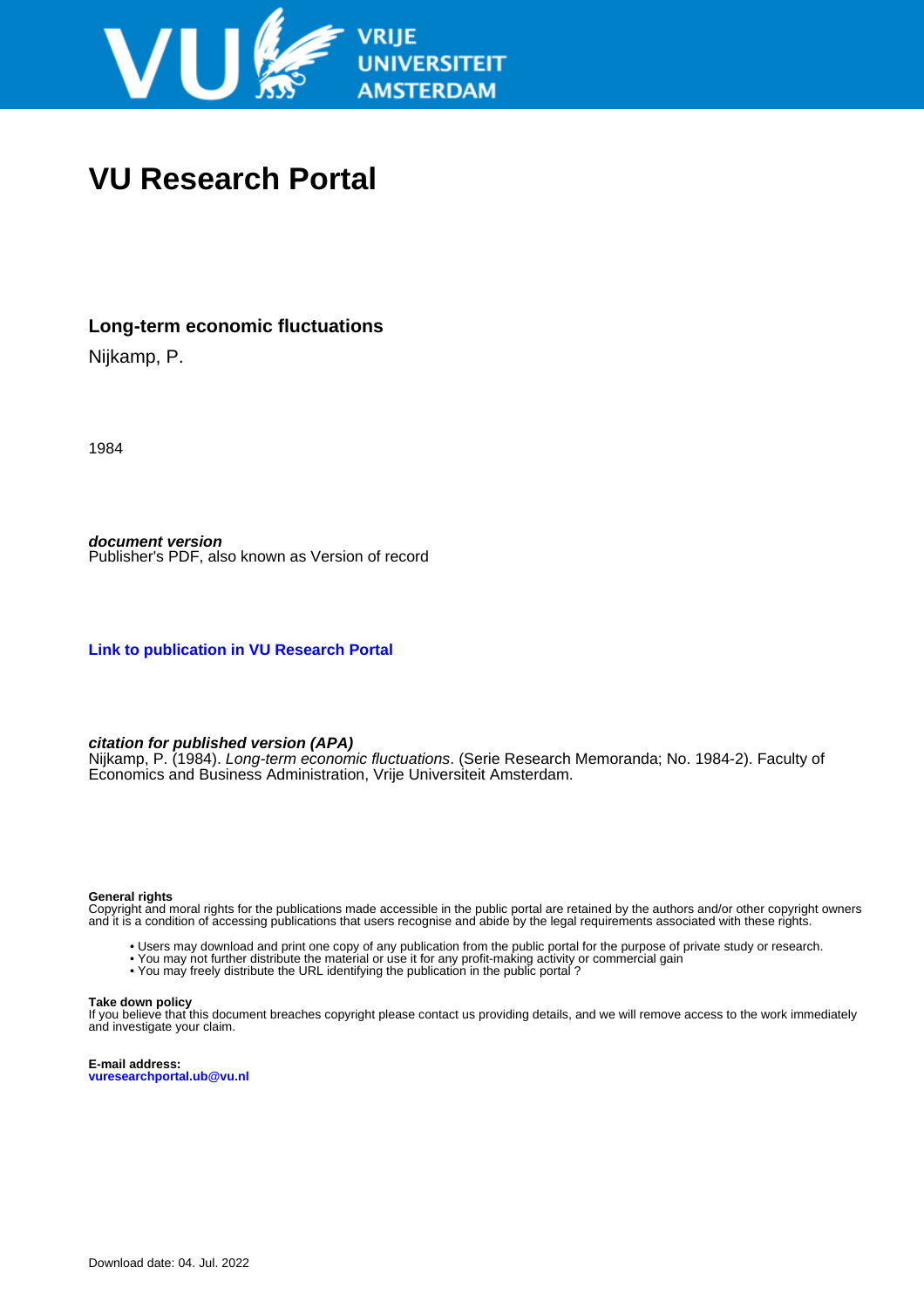05348  $^{+1984}_{-002}$ 

# **SERIE RESEARCHMEMORANDA**

LONG-TERM ECONOMIC FLUCTUATIONS :

A SPATIAL VIEW

Peter Nijkamp

Researchmemorandum 1984-2

VRIJE UNIVERSITEIT EKONOMISCHE FAKULTEIT AMSTERDAM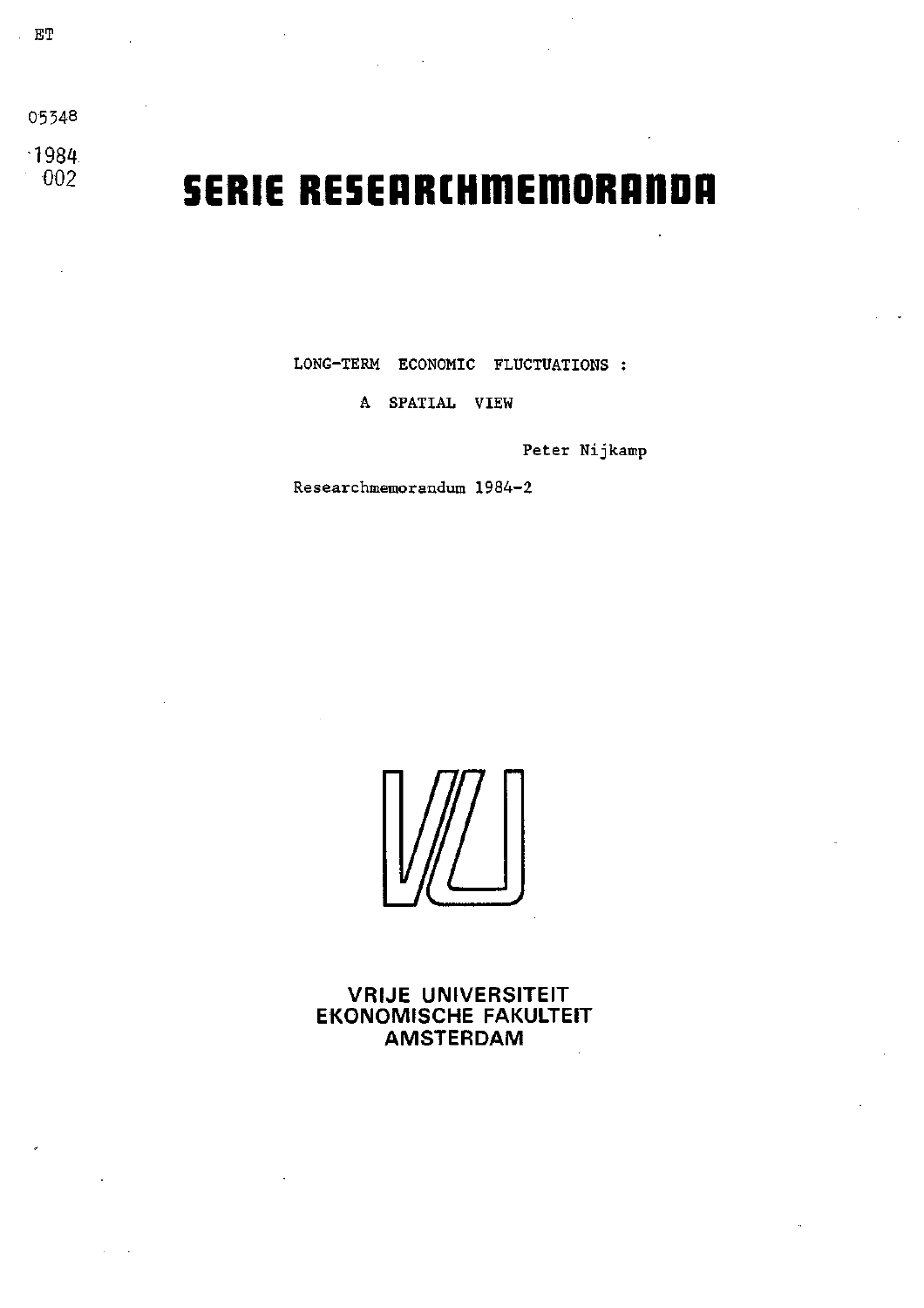Long-term economie fluctuations

a sp $\notin$ ial view

Peter Nijkamp



Paper presented at the meeting on Long Waves and Structural Changes, Siena, October, 1983.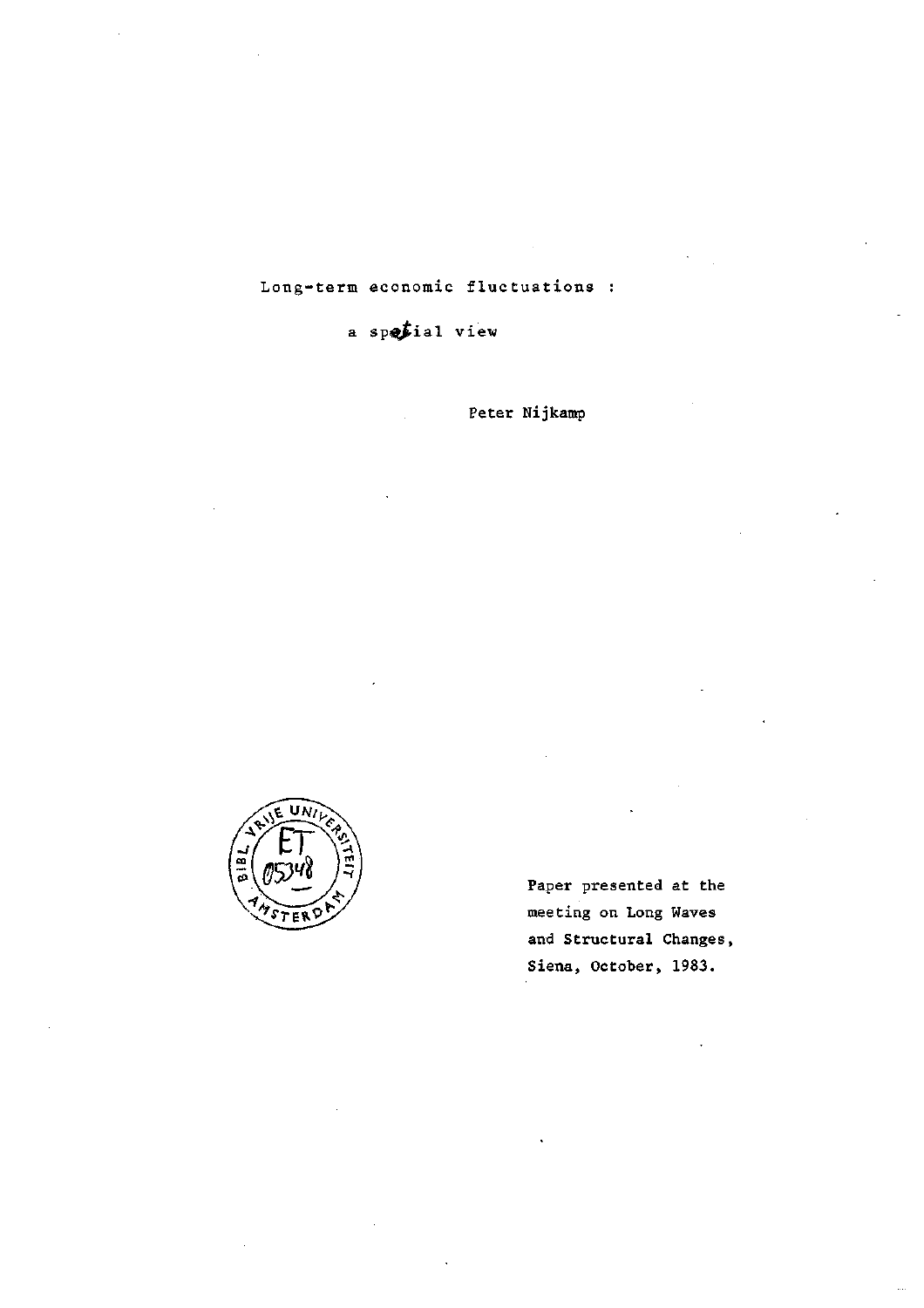The present paper will address the issue of long-term spatial fluctuations, with a special view of urban systems. Attention will be paid to various theories on spatial dynamics and long-term fluctuations, particularly those which are.able to generate or to explain structural changes.

In this paper, fluctuations will be used as a general term to indicate any long-run trajectory of a dynamic system. Consequently, fluctuations may include discontinuous shocks, oscillatory behaviour such as smooth periodic cycles and stable random variations, and even chaotic fluctuations. Fluctuations may be regarded as a more general evolutionary pattern than cycles (periodic and stable fluctuations) and waves (regular economie oscillations with regular time intervals).

Two classes of explanations may be distinguished that aim at providing more insight into spatial dynamics:

- Theories that explain structural changes in a spatial system (a city, a region) on the basis of external factors outside the spatial system itself.
	- Theories that explain structural changes in a system on the basis of intemal factors causing a shift in the systems structure.

Both classes will be dealt with in this paper, but first a concise overview of some major contributions to the field of spatial (notably urban) dynamics will be given.

#### 2. Some Theories on Spatial Dynamics

Regional and urban systems appear to pass through complicated development processes caused by structural dynamics and urban-regional-national interrelationships. Such turbulent movements reflect in each stage the interactions of different dynamics with both multiplying and dampening effects, as well as thresholds of system responses. The identification of key variables and regularities in complex dynamic spatial systems is essential for planning and adaptive management.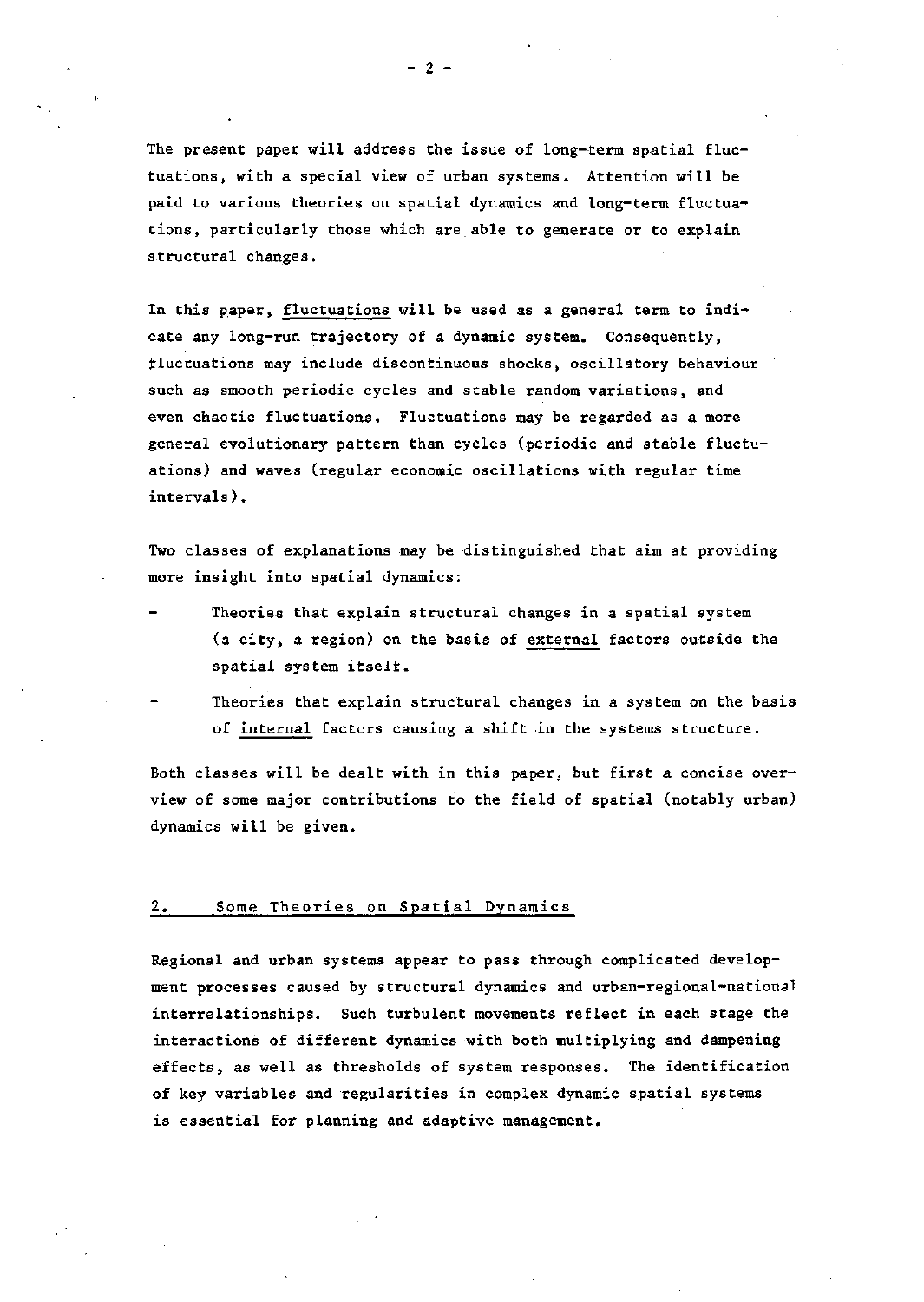Pred has made a profound study of the evolution of (mainly industrial) cities with particular emphasis on cumulative and circular feedback processes. Growth of industries and growth of population appear to interact with one another, while scale and agglomeration economies and regional export orientation (via economie base multipliers) favour spatial (especially urban) economie growth processes. These processes are in turn induced by technological innovations. Therefore, adoption and diffusion of innovation is of crucial importance for spatial dynamics. Pred has demonstrated that both Western Europe and the U.S.A. exhibit industrial evolution and spatial growth patterns, in which a multiple-nuclei structure (including spatial interactions) caused by innovation diffusion and improved communication infrastructure leads to integrated spatial-urban growth processes.

Jacobs has explained urban fluctuations from shifts in the variety of functions (living, working, shopping, recreation, e.g.) in a city. In her view an optimal urban diversity should exhibit a great deal of different functions, a variable age structure of buildings, a good accessibility of urban amenities, and a satisfactory spatial concentration of the urban inhabitants. An optimal diversity may lead to an efficiënt use of urban amenities, while lack of diversity may cause a downward spiral movement of cities. On the other hand, if a city has too many attractive functions, a self-destruction leading to congestion, environmental decay and endless land-use competition may take place, at least in a free market system.

Norton has examined urban life cycles in the U.S.A. He claimed that stagnation or decline of older cities may be caused by a compact land use pattern, a strong social and ethnic segregation and an inadequate tax base (through which rich people are leaving the city). In his view, modern cities have a higher growth potential, as they are more spacious, less segregated and more tax-efficient. The weak base of older cities is even reinforced due to their industrial orientation which originated already in the last century, so that these cities could not compete with modern cities mainly based on the tertiary and quaternary sector. Thus lack of innovative forces has caused the decline of older urban areas in favour of modern cities .

- 4 -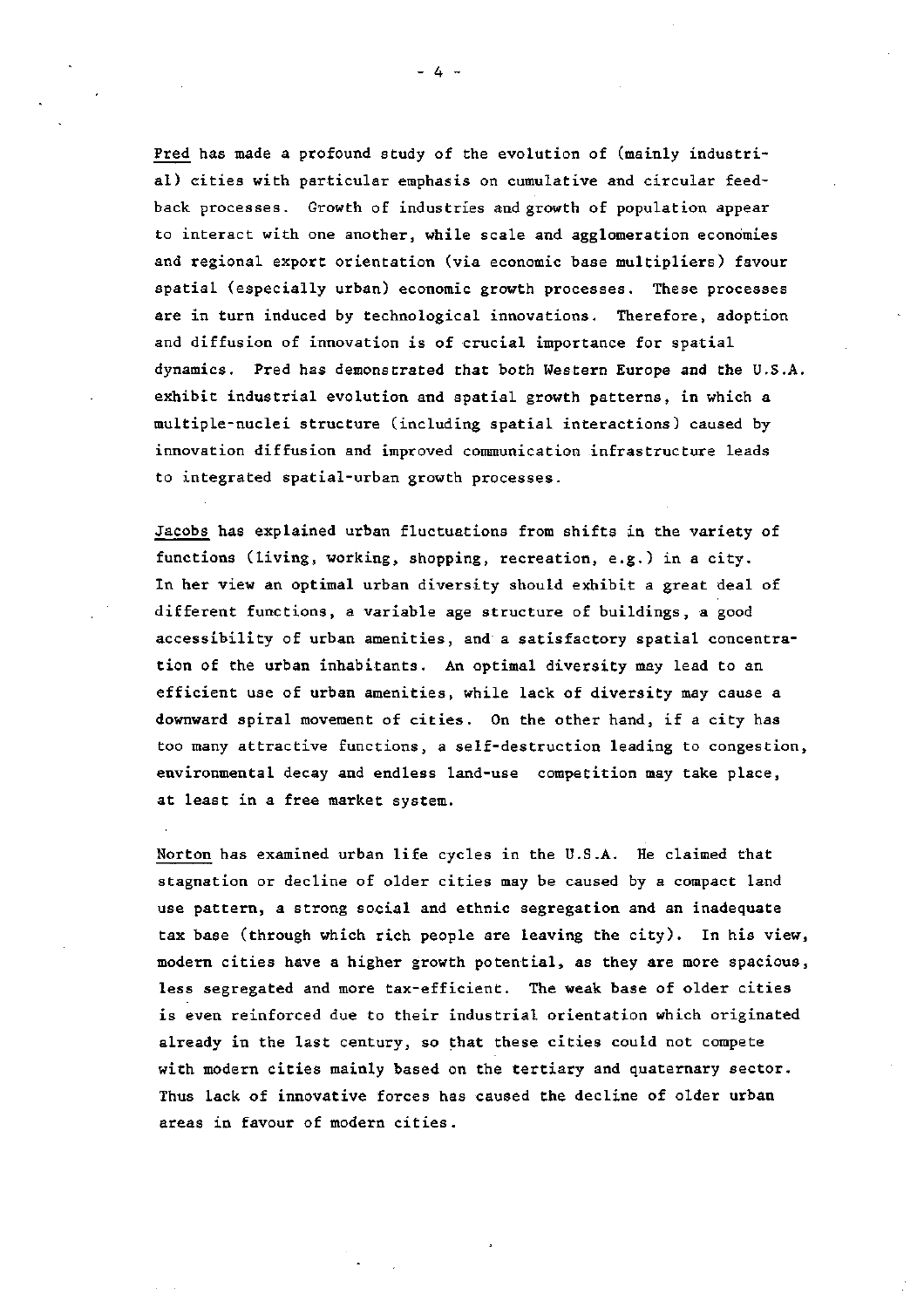investments in innovation. On the basis of an optimal control model, the fluctuation in the system at hand can be reduced by choosing the appropriate controls in terms of savings rates for the respective categories of capital investments.

The conclusion from the previous concise overview is that a unifying theory for spatiotemporal dynamics is still lacking. Though it has often been indicated that technological innovation is a key factor for such dynamics, hardly any attempt has been made to treat innovation as an endogenous impulse in spatiotemporal growth processes. Some examples in a spatial context however can be found in Andersson (1981), Batten (1981), Dendrinos (1981), and Isard and Liossatos (1979). It is evident, that especially in the context of the 'long wave' debate an endogenous treatment of technology is of utmost importance.

The foregoing eight contributions to spatiotemporal dynamics may be summarized in a table indicating whether (1) innovation is regarded as a key factor for spatiotemporal growth,  $(2)$  the analysis is - at least in principle  $\cdot$  able to generate fluctuations, (3) bottleneck factors in spatiotemporal growth processes are taken into account, and (4) a formal dynamic model has been used.

| authors                | (1)<br>innovation | (2)<br>fluctuations | (3)<br>bottlenecks | (4)<br>dynamic model |
|------------------------|-------------------|---------------------|--------------------|----------------------|
| Pred                   | $\mathbf{x}$      | x                   |                    |                      |
| Thomas                 | x                 | x                   | x                  | x                    |
| Jacobs                 |                   | x                   | $\mathbf x$        |                      |
| Norton                 | $\mathbf x$       | x                   | $\mathbf x$        |                      |
| Van den Berg<br>et al. |                   | $\bf x$             | $\mathbf x$        |                      |
| Allen et al.           |                   | x                   | x                  |                      |
| Wilson                 |                   | x                   | x                  | x                    |
| Nijkamp                | $\mathbf x$       | x                   | x                  | . $\mathbf{x}$       |

Table 1. Typology of theories on spatiotemporal dynamics.

. - 6 -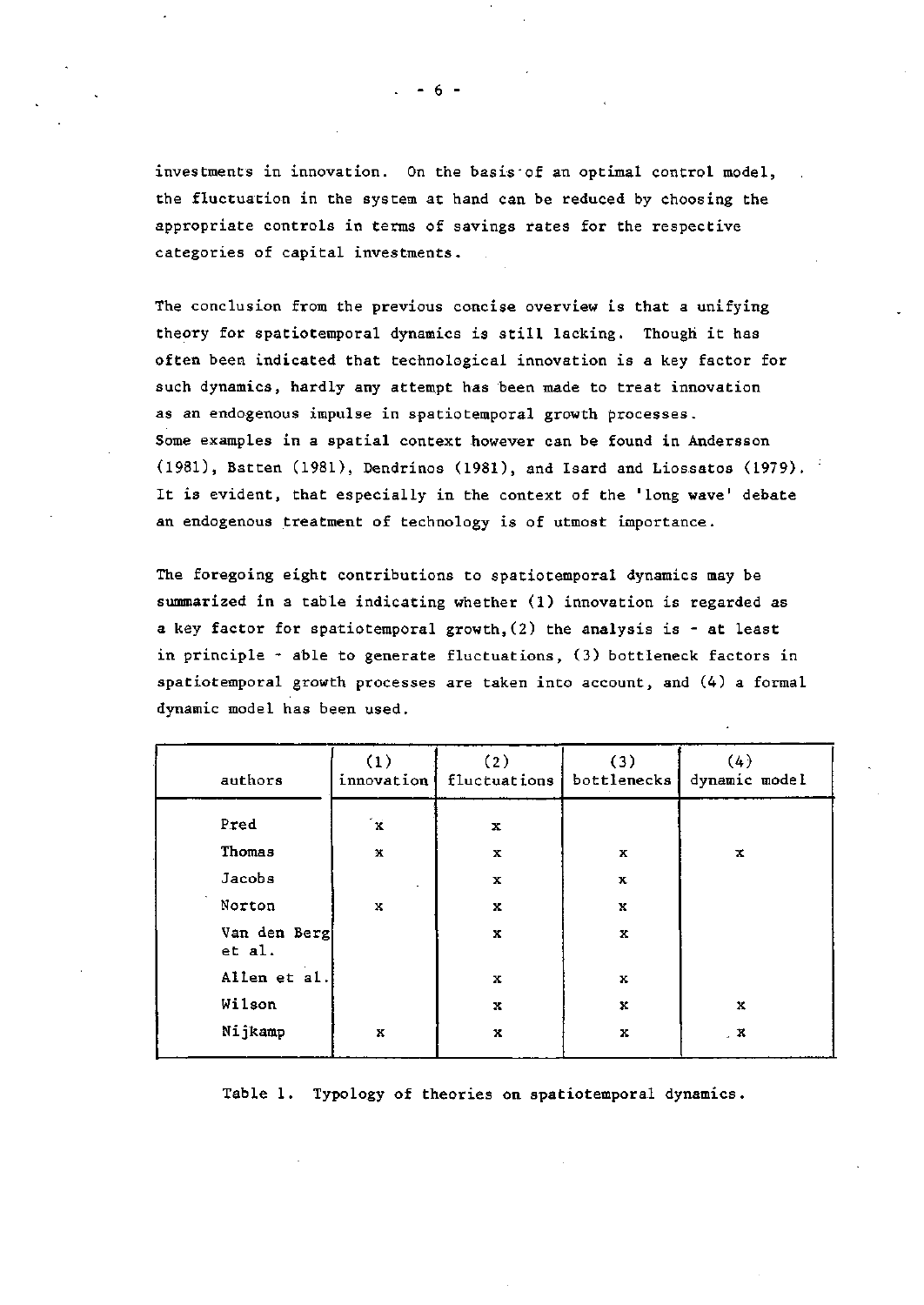In addition, 'proofs' for the existence of long waves have usually been based on price data, so that biased conclusions are most likely to emerge. Consequently, apart from Schumpeter (1939), in the past most economists have regarded long waves as exceptional cases of economie dynamics (cf. Mass, 1980).

In recent years however, new attempts have been made to find a more rigorous empirical basis for the long wave hypothesis (see, for instance, Clark et al., 1981, Kleinknecht, 1981, and Mensch, 1979). It is clear that the identification of long waves requires a very extensive data base, which is not available in many countries (see Bieshaar and Kleinknecht, 1983).

An additional problem is caused by the question whether or not a long wave pattern is the result of endogenous forces within an economie system. Endogeneity of long waves requires a theory, which is able to explain the state of the economy at each phase of a long wave (such as prosperity, reeession, depression or recovery) from economie and technological conditions from previous stages. In this regard, it is a fundamental issue whether the level of a lower turning point and its subsequent upswing can be explained from technological progress, innovation and economie conditions during the preceding downswing of the economy. It is evident, that in this respect endogeneity of technology is a basic issue (see Heertje, 1981).

Another evident problem in long wave research is the identification of the timespan of the cycles. In the economie literature, several cyclical patterns have been distinguished, such as Kondratieff cycles (40 to 50 years), Kuznets cycles (15 to 25 years), Juglar cycles (5 to 15 years) and business cycles (up to 5 years). The real-world pattern of economie evolution is evidently based on a super-imposition of all these cycles, so that it is extremely difficult to identify one specific class of cycles (though temporal cross-spectral analysis may be a helpful instrument in this respect).

- 8 -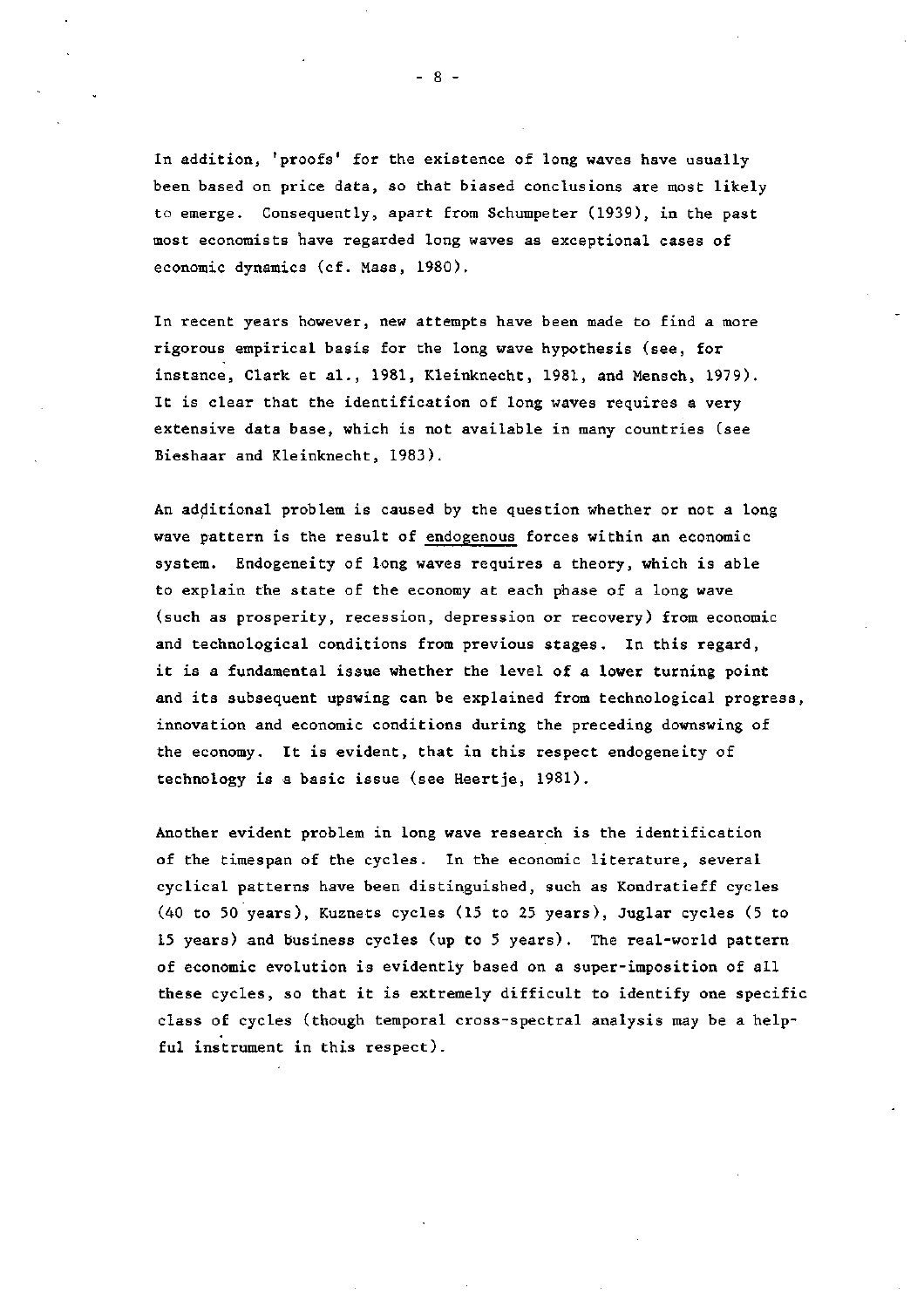profit rates) may be coped with by means of more efficiënt technologies, capital saving innovations or wage declines (cf. Mandel, 1980).

: based on cyclical movements of capital costs, investments and economie growth, caused inter alia by indivisibilities, threshold effects and long gestation periods of productive capital; examples of such over- and underinvestments situatións can be found in vintage and puttyclay models (cf. Clark, 1980, Graham and Senge, 1980, and Heertje,'1981).

: based on multiplier and acceleration mechanisms caused by discontinuous capital stock adjustments precluding smooth adjustments, so that a fine tuning does not take place (cf. Forrester, 1977).

: based on lack of adjustment (or lack of diffusion) of innovations to structural economie changes (cf. Clark et al., 1981, Kleinknecht, 1981, and Mensen, 1979); this issue will be further taken up in the next section.

## Structural Changes in Space and Time

The abovementioned theories on long waves have one feature in common, viz. the emphasis on structural changes in the economy. They offer however, different explanations for long-term economie fluctuations. In almost all theories one important element is missing, viz. attention for the element of space both as a driving and a constraining factor for economie dynamics. It has already been demonstrated in section 2 that various theories on spatial dynamics have been designed, although

acceleration theories

capital theories

innovation theories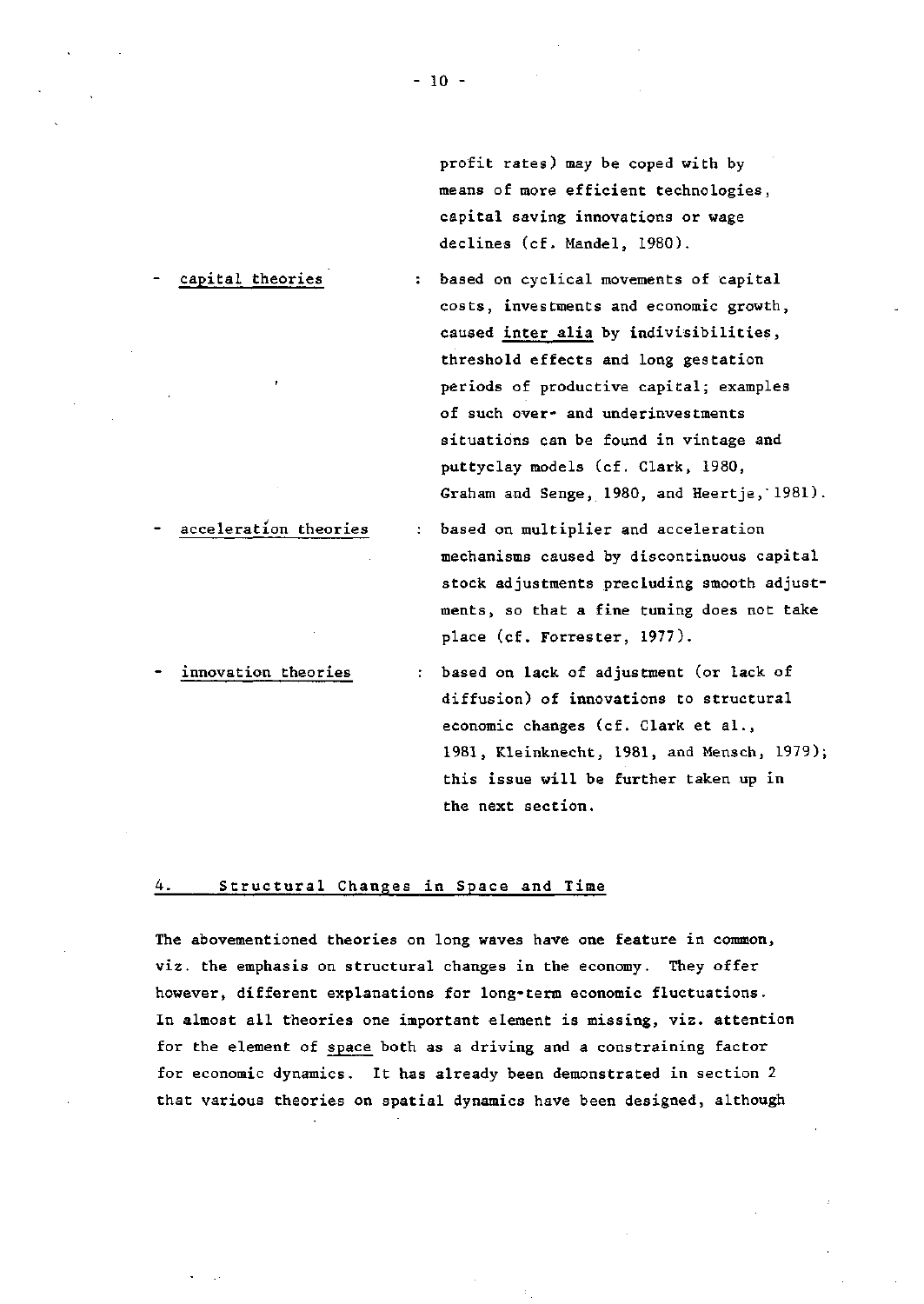Böth threshold values and bottleneck factors are closely linked to innovation and to public policy, so that in the context of this article on economie fluctuations in space and time it is necessary to pay more specific attention to both innovation and public policy.

## A. Innovation and Spatial Economic Dynamics

In the recent literature, innovation is regarded as a key factor for economie dynamics. Innovation will be. conceived of as a phasewide process of research, development, application and exploitation of a new technology or organization (cf. Haustein et al., 1981). This distinction into phases is useful, as usually invention, adoption and use of a new finding do not take place simultaneously, inter alia due to market structures, patent systems, monopoly situations, lack of information or lack of diffusion (see Brown, 1981, Davies, 1979, and Rosegger, 1980). Usually a distinction is made between basic innovations (new products, new industries) and process innovations (new processes in existing industries). Especially basic innovations are assumed to take place periodically and cluster-wise and hence to lead to long-term economie fluctuations.

In recent years, innovation research has increasingly concentrated on (disaggregate) behaviour of individual firms, as one has increasingly become aware of the fact that basic innovations are taking place in a few industries located at specific places (cf. Kleinknecht, 1981, Mahdavi, 1972, and Nijkamp, 1983). Espacially on the basis of microoriented research, the driving motives of innovations and the impacts of innovations (labour saving or capital saving technology, e.g.) can be identified (see also Kamien and Schwarz, 1975, and Kennedy, 1964).

Basic innovations are generally assumed to cause cyclical economie developments (growth  $\rightarrow$  saturation  $\rightarrow$  recession). In this regard, two different viewpoints may be distinguished:

the depression-trigger hypothesis. This hypothesis claims that the struggle for survival necessitates firms to adopt radical innovations leading to radical changes (Mensch, 1979).

- 12 -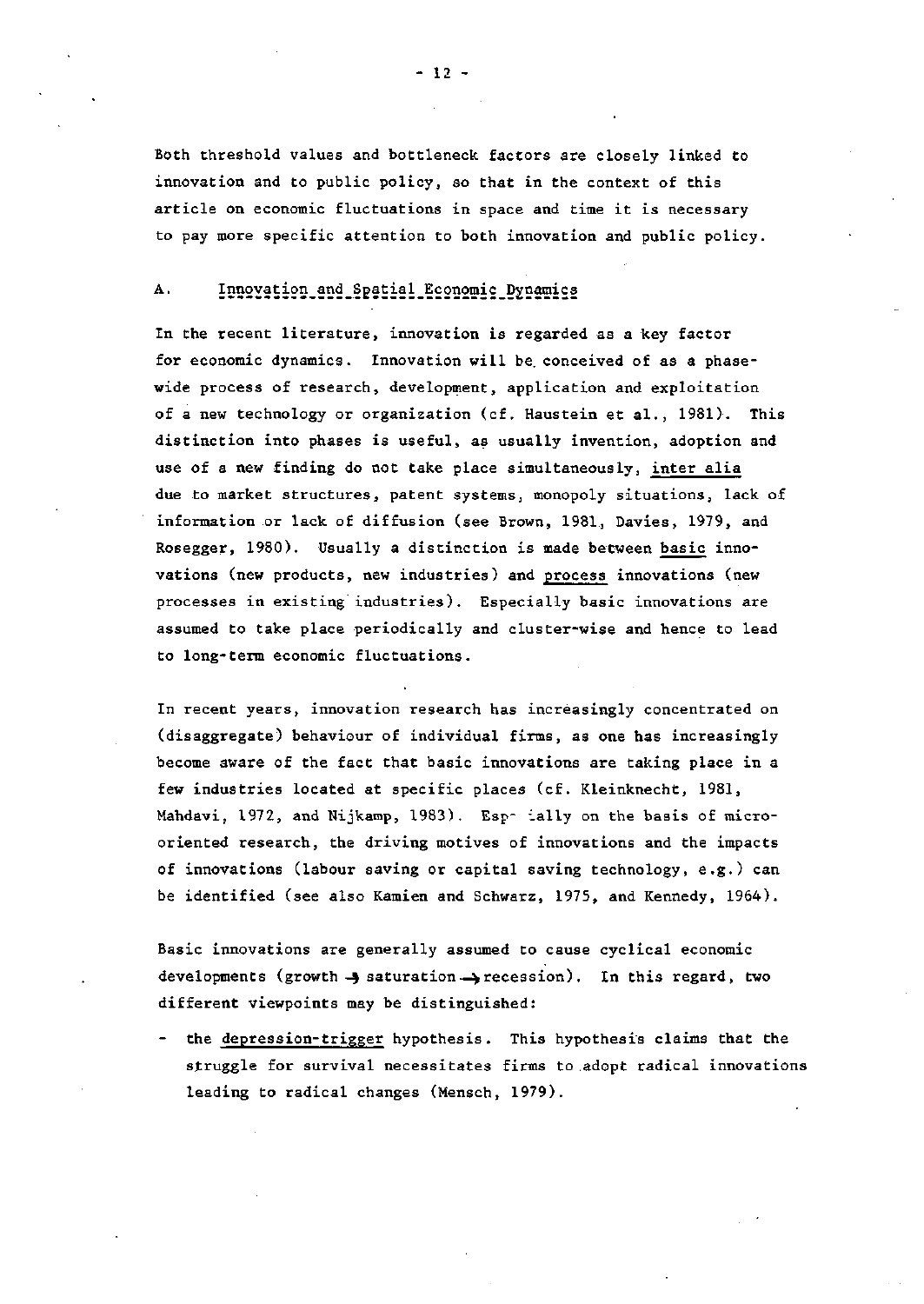for an accelerated growth process in a particular location, especially because a diffusion of growth impulses from propulsive to other sectors will favour an integrated regional development (see Nijkamp and Paelinck, 1976).

It should be noted however, that in growth pole theory innovations are mainly regarded as exogenous tools for obtaining an accelerated growth, while in the Schumpeterian viewpoint innovation is regarded as an endogenous tooi in a free-enterprise economy, so that fluctuating economie growth patterns may be expected. Despite these differences, innovation may be regarded as a key factor in spatial and sectoral development processes (see also Dasgupta and Stiglitz, 1980, Mansfeld, 1968, and Nelson and Winter, 1977).

#### B. Public Policy and Spatial Economic Dynamics

Public policy may have a twofold impact on spatial economie dynamics, viz. by creating a breeding place for innovations favouring an accelerated growth in space and time (Rosenberg, 1976), and by providing the public overhead capital (infrastructure) that is necessary for a balanced development (Nijkamp, 1982b). Both elements will briefly be discussed here.

A breeding place policy assumes adequate educational facilities, communication possibilities, market entrance, good environmental conditions, a good social climate and a satiaiactory locational profile (cf. Olson, 1982). The existence of breeding places favouring innovative activities also indicates that monopoly situations and industrial concentrations (including patent systems) are often characterized by a higher technological and innovative potential (in the field of electronics, petrochemics and aircraft, e.g.), although it has to be added also small firms tend to be an increasing source of various innovations, for instance, in the area of micro-processors (see Rothwell, 1979, and Thomas, 1981).

 $-14 -$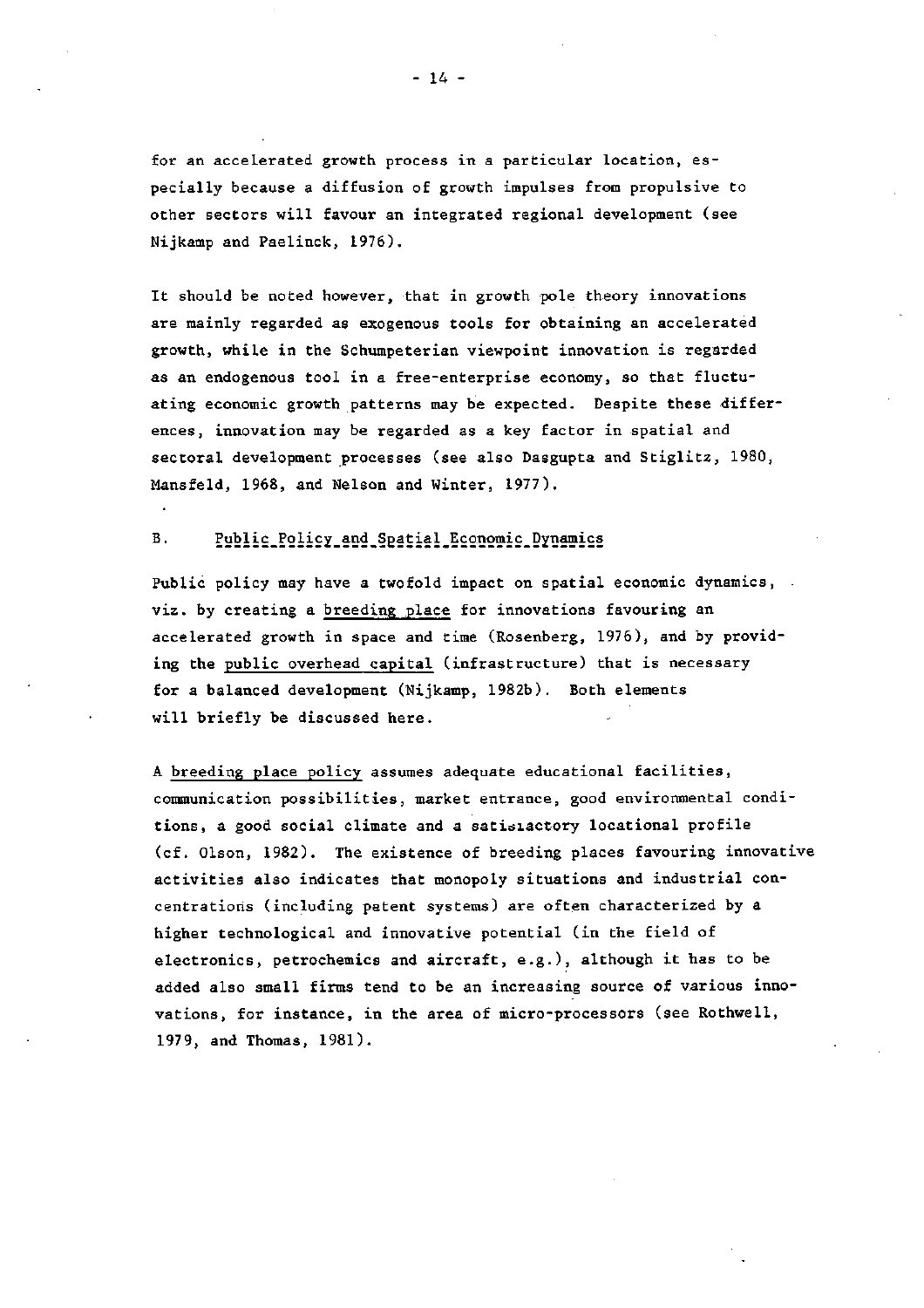

intensity of regional public policy

Figure 2. Trajectory of regional market share and public policy.

Combination of Figures 1 and 2 leads to the evident conclusion that innovation policy and public policy require a fine tuning in order to be fully effective. Spatial economie fluctuations may be induced or stimulated in case of a lack of coordination between these two policies, so that innovative potential, agglomeration size, regional locational conditions and intensity of infrastructure policy are simultaneously determining the structural economie change of cities and regions.

In the literature on agglomeration economies it is often suggested that large scale industrial concentrations and city size favour innovative ability due to higher productivity, more business diversification and better breeding ground for technological progress (see Alonso, 1971, Carlino, 1977, Kawashima, 1981, Nelson and Norman, 1977, and Thompson, 1977). Malecki (1979) however, has recently demonstrated that the innovative potential of traditional large agglomerations is declining, so that apparently innovative activity is suffering from diseconomies of size (cf. also Sveikauskas, 1979). Due to filtering down effects caused by agglomeration diseconomies, the innovative capacity of economie centers may be affected and moved to other areas, as soon as a critical bottleneck level (congestion, e.g.) in the initial centre has been reached. In this regard, we may refer back to the abovementioned notions of threshold values and bottleneck factors.

- 16 -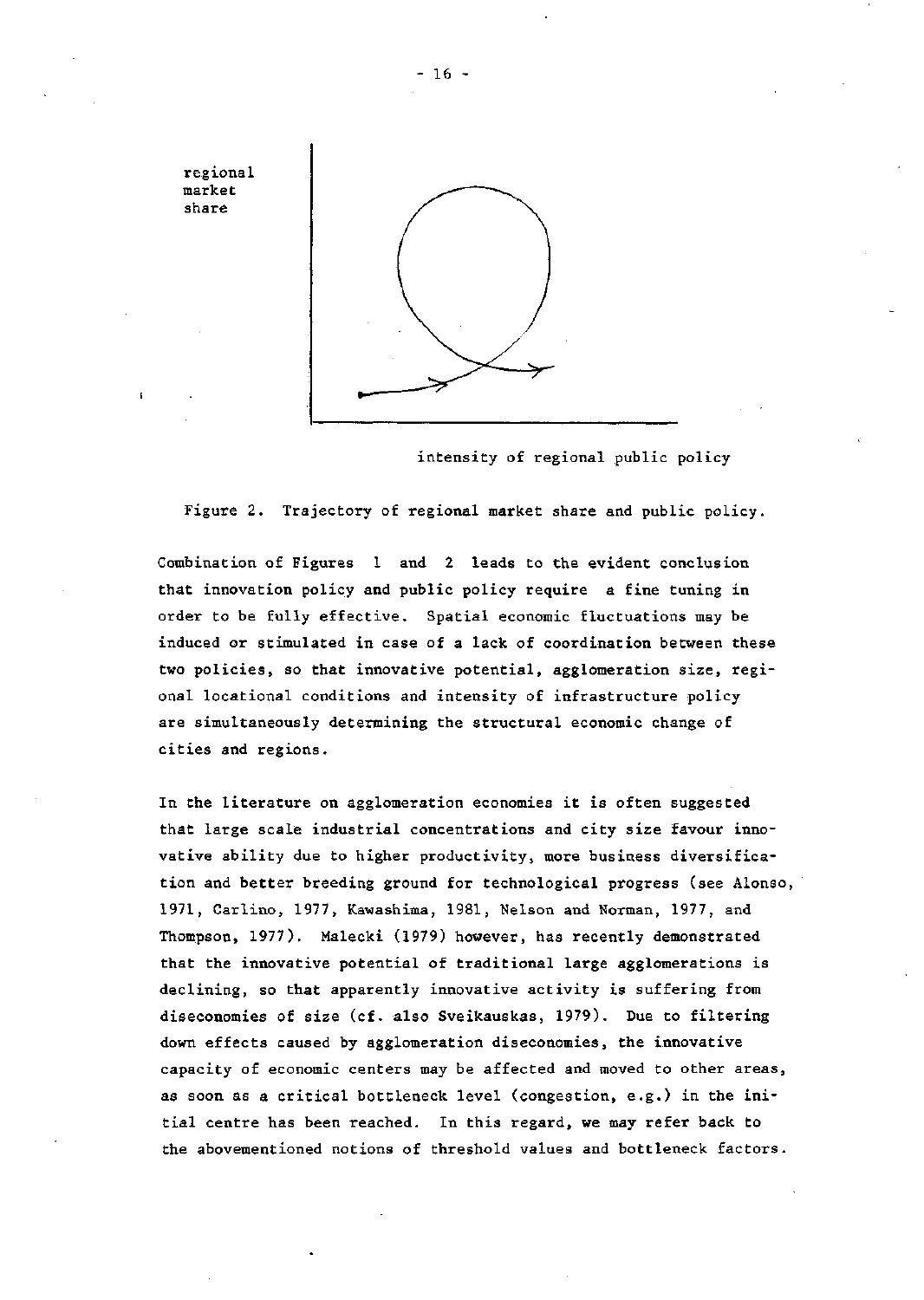$Y^{min}$  reflects a minimum threshold level of the regional production volume which has to be reached before a self-sustained growth will take place, while  $Y^{max}$  reflects a bottleneck level (or maximum capacity level), beyond which congestion factors lead to a negative marginal product. Consequently, the following conditions hold:

if 
$$
Y \leq Y^{min}
$$
, then  $\beta, \gamma, \delta = 0$   
if  $Y \geq Y^{max}$ , then  $\beta, \gamma, \delta \leq 0$  (3)

By assuming now a time-dependent quasi-production function, the shifts in the regional share of the national product ion volume can be written as:

$$
\Delta Y_{t} = (\beta \widetilde{c}_{t} + \gamma \widetilde{S}_{t} + \delta \widetilde{R}_{t}) Y_{t-1}
$$
\n(4)

with :

$$
\Delta Y_{t} = Y_{t} - Y_{t-1}
$$
 (5)

and:

$$
\tilde{c}_{t} = \frac{c_{t} - c_{t-1}}{c_{t-1}}
$$
 (6)

$$
\tilde{s}_{t} = \frac{s_{t} - s_{t-1}}{s_{t-1}}
$$
 (7)

$$
\widetilde{R}_{t} = \frac{R_{t} - R_{t-1}}{R_{t-1}}
$$
 (8)

The economy reflected by (4) will exhibit a stable growth path without structural changes within the range  $(Y^{min}, Y^{max})$ . The lower limit  $Y^{min}$  is in the present context of innovation and capacity limits less interesting, so that we will focus our attention mainly on the effect of the bottleneck value Ymax

This bottleneck value reflects congestion phenomena due to too high a concentration of productive capital in a certain area leading to diseconomies of scale, environmental decay, and inefficient land use.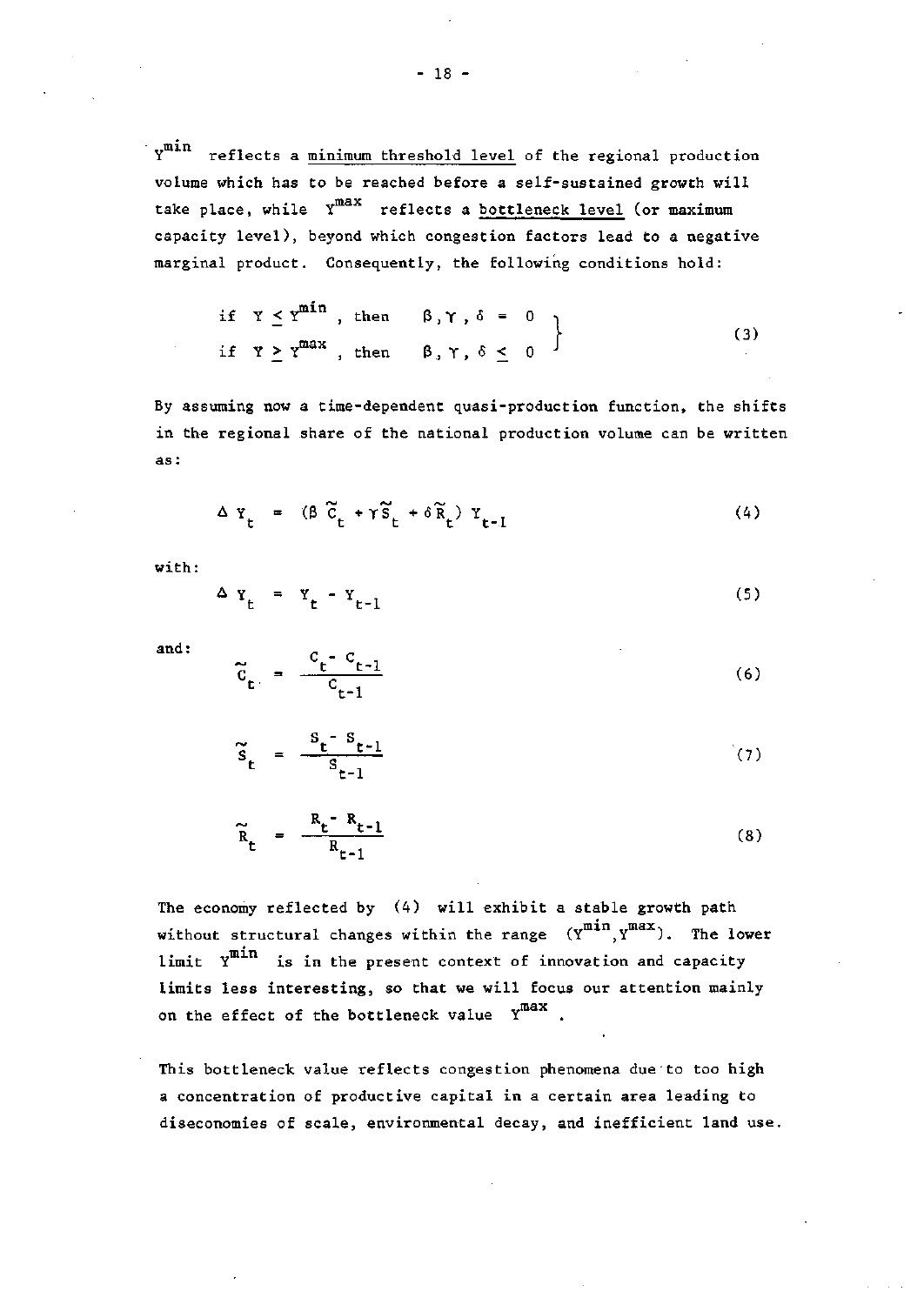and by its growth rate (depending on  $\widetilde{Y}_t$ ), but in principle this model is able to generate a wide variety of dynamic growth patterns. Consequently, in a spatial context long-term fluctuations depend on the initial values of a spatial system and on its growth rate (which is co-determined by the production elasticities of productive capital, overhead capital and R&D capital).

The growth rate however, is a time-dependent variable, which can also be controlled by (private and public) policy measures. If the model is used in the framework of optimal control theory, generalized geometrie (signomial) programming algorithms can be used to identify optimal controls (see Duffin and Peterson, 1973, and Nijkamp, 1972).

A next step may be to introducé an additional relationship for R&D investments, given the assumption that R&D may serve as a tooi to remove bottlenecks (the so-called depression-trigger hypothesis). Then we may hypothesize the following relationship, as soon as an area has reached its critical bottleneck level Y<sup>max</sup>.

$$
\widetilde{R}_{t} = \widetilde{R}_{t} (Y_{t-1} - \pi Y^{max}) / Y^{max} , \qquad (12)
$$

where  $\overline{R}_t$  is the rate of change in R&D capital beyond the value  $Y^{max}$ . Substitution of (12) into (10) yields:

$$
\Delta Y_t = \left\{ \widetilde{Y}_t^* + \widehat{\delta R}_t (Y_{t-1} - \pi Y^{max}) / Y^{max} \right\} (Y^{max} - \kappa Y_{t-1}) Y_{t-1} / Y^{max} \quad (13)
$$

with:

 $\widetilde{Y}_{k}^* = \widehat{\beta} \widetilde{C}_{k} + \widehat{Y} \widetilde{S}_{k}$  (14)

The latter relationship is a nested dynamic model. This model may exhibit even more complicated dynamical growth patterns, depending on the superimposition over two dynamic phenomena. The perturbations caused by the bottleneck factors may be neutralized or reinforced by R&D investments, pending on the fine tuning of new technology investments and spatial fluctuations.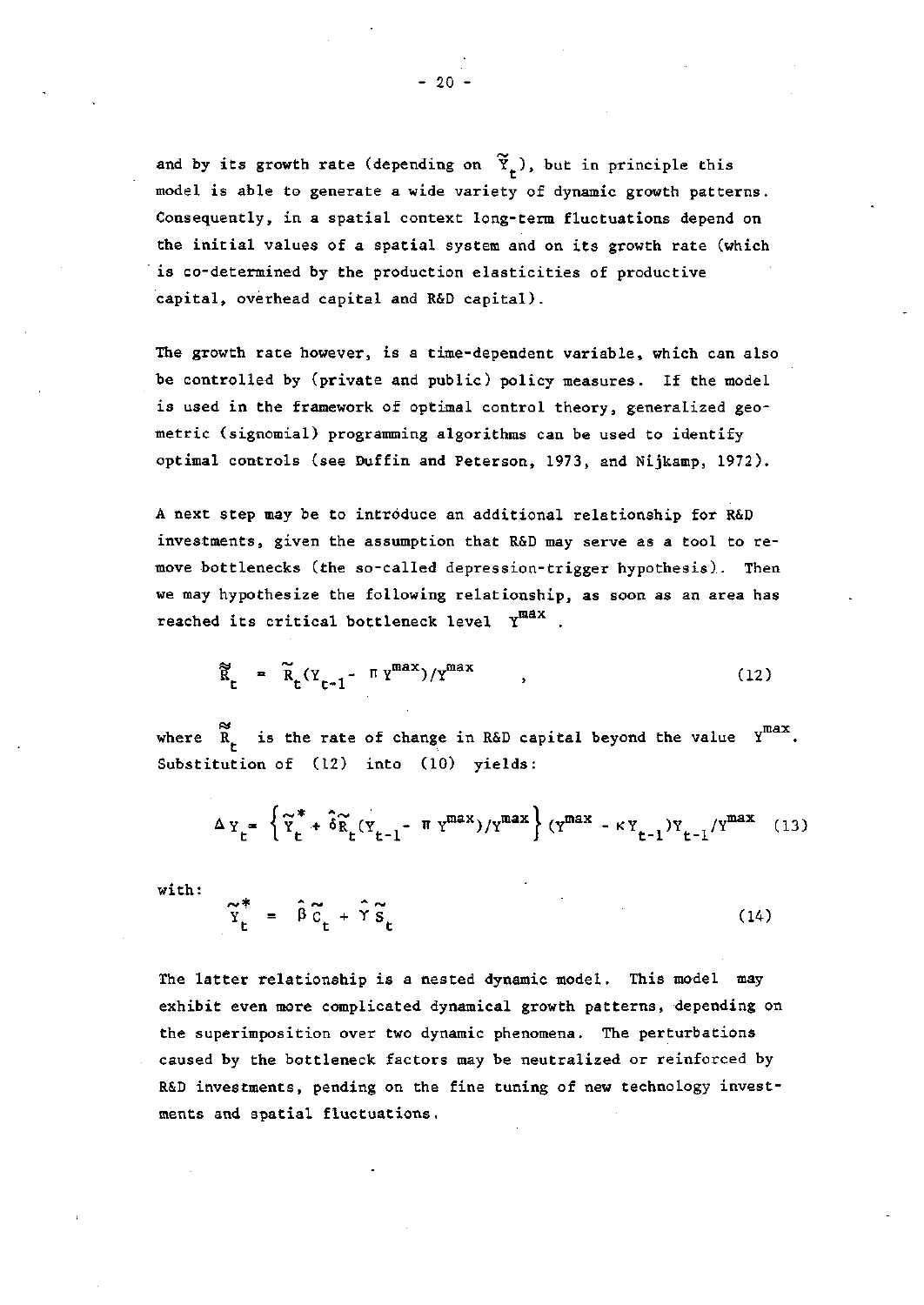### Re ferences

- Adelman, I., Long Cycles Fact or Artifact?, American Economie Review, June, vol. 44, 1965, pp. 444-463.
- Allen, P.M., M. Sanglier, F. Boon, J.L. Deneubourg, and A. de Palma, Models of Urban Settlements and Structure of Dynamic Self-Organizing Systems, U.S. Dept. of Transportation, Washington, D.C., 1981.
- Alonso, W.A., The Economics of Urban Size, Papers of the Regional Science Association, vol. 26, 1971, pp. 67-83.
- Andersson, A.E., Structural Change and Technological Development, Regional Science and Urban Economics, vol. 11, no. 3, 1981, pp. 351-362.
- Batten, D.F., On the Dynamics of Industrial Evolution, Research Paper Umea Economie Studies No. 97, University of Umea, Umea, 1981.
- Berg, L. van den, R. Drewett, L.H. Klaassen, A. Rossi, and C.H.T. Vijverberg, Urban Europe, A Study of Growth and Decline, Pergamon, Oxford, 1982.
- Berry, B.J.L., and D.C. Dahmann, Population Redistribution in the United States in the 1970's, Population Development Review, vol. 3, 1977, pp. 443-471.
- Biehl, D., Determinants of Regional Disparities and the Role of Public Finance, Public Finance, vol. 35, 1980, pp. 44-71.
- Bieshaar, H., and A. Kleinknecht, Kondratieff Long Waves in Aggregate Output, Paper presented at the Conference on Long Waves, Depression and Innovation, Siena, October 1983.
- Brouwer, F., and P. Nijkamp, Qualitative Structure Analysis of Complex Systems, Measuring the Unmeasurable; Analysis of Qualitative Spatial Data (P. Nijkamp, H. Leitner and N. Wrigley, eds.), Martinus Nijhoff, The Hague, 1984 (forthcoming).
- Brown, L.A., Innovation Diffusion, Methuen, London, 1981.
- Carlino, G.A., Economies of Scale in Manufacturing Location, Kluwer Nijhoff, Boston, 1977.
- Casti, J., Connectivity, Complexity and Catastrophe in Large-Scale Systems, John Wiley, Chichester, 1979.
- Clark, J., A Model of Embodied Technical Change and Employment, Technological Forecasting and Social Change, vol. 16, 1980, pp.  $47 - 65.$
- Clark, J., C. Freeman, and L. Soete, Long Waves and Technological Developments in the 20th Century, Konjunktur, Krise, Gesellschaft (D. Petzina and G. van Roon, eds.), Klett-Cotta, Stuttgart, 1981, pp. 132-179.